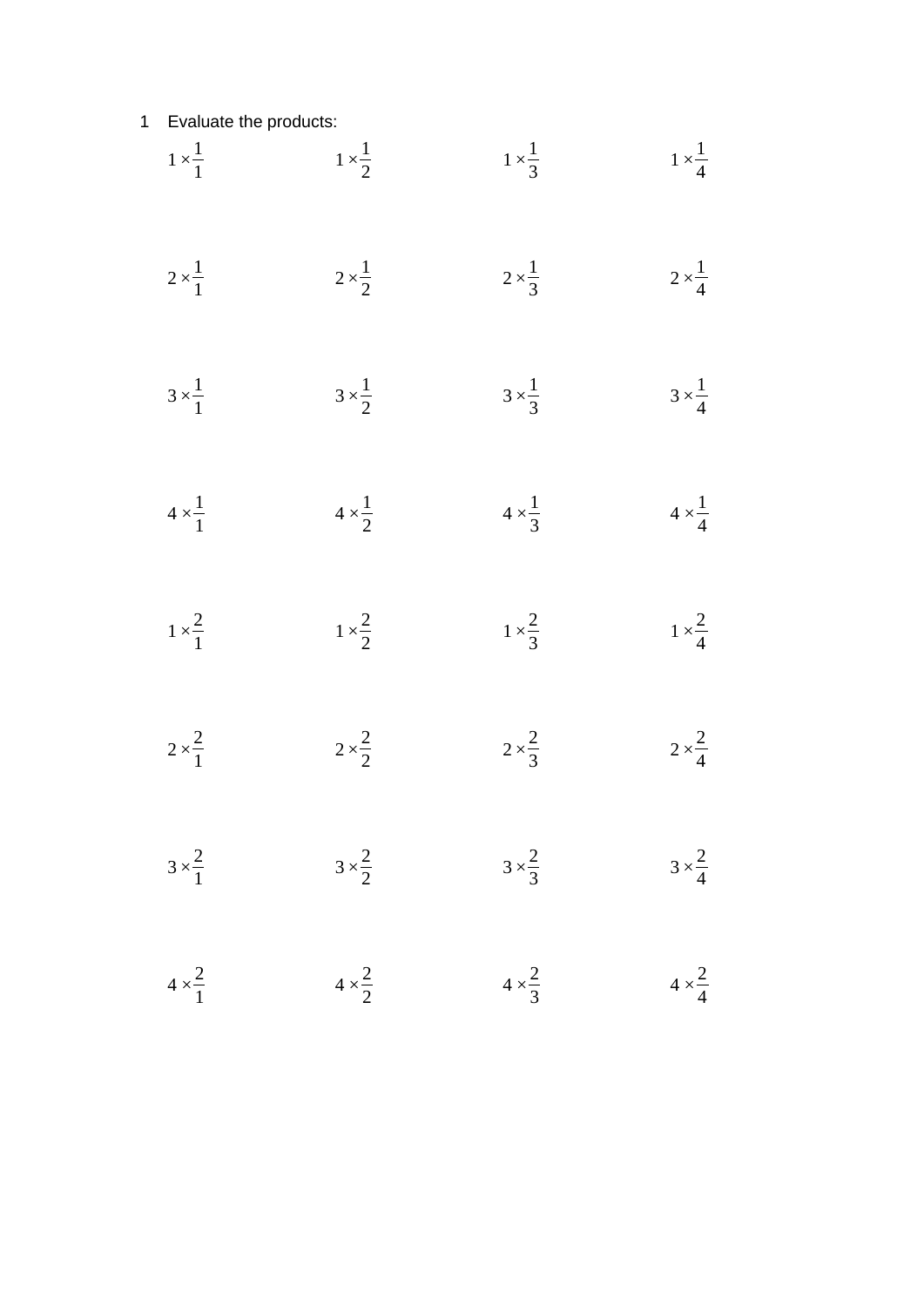| $rac{1}{1} \times \frac{1}{1}$   | $\frac{1}{1} \times \frac{1}{2}$ | $rac{1}{1} \times \frac{1}{3}$   | $rac{1}{1} \times \frac{1}{4}$ |
|----------------------------------|----------------------------------|----------------------------------|--------------------------------|
| $rac{2}{1} \times \frac{1}{1}$   | $rac{2}{1} \times \frac{1}{2}$   | $rac{2}{1} \times \frac{1}{3}$   | $rac{2}{1} \times \frac{1}{4}$ |
| $rac{3}{1} \times \frac{1}{1}$   | $\frac{3}{1} \times \frac{1}{2}$ | $\frac{3}{1} \times \frac{1}{3}$ | $rac{3}{1} \times \frac{1}{4}$ |
| $rac{4}{1} \times \frac{1}{1}$   | $rac{4}{1} \times \frac{1}{2}$   | $rac{4}{1} \times \frac{1}{3}$   | $rac{4}{1} \times \frac{1}{4}$ |
| $rac{1}{1} \times \frac{2}{1}$   | $rac{1}{1} \times \frac{2}{2}$   | $rac{1}{1} \times \frac{2}{3}$   | $rac{2}{1} \times \frac{2}{4}$ |
| $rac{2}{1} \times \frac{2}{1}$   | $rac{2}{1} \times \frac{2}{2}$   | $rac{2}{1} \times \frac{2}{3}$   | $rac{2}{1} \times \frac{2}{4}$ |
| $\frac{3}{1} \times \frac{2}{1}$ | $\frac{3}{1} \times \frac{2}{2}$ | $\frac{3}{1} \times \frac{2}{3}$ | $rac{3}{1} \times \frac{2}{4}$ |
| $rac{4}{1} \times \frac{2}{1}$   | $rac{4}{1} \times \frac{2}{2}$   | $rac{4}{1} \times \frac{2}{3}$   | $rac{4}{1} \times \frac{2}{4}$ |